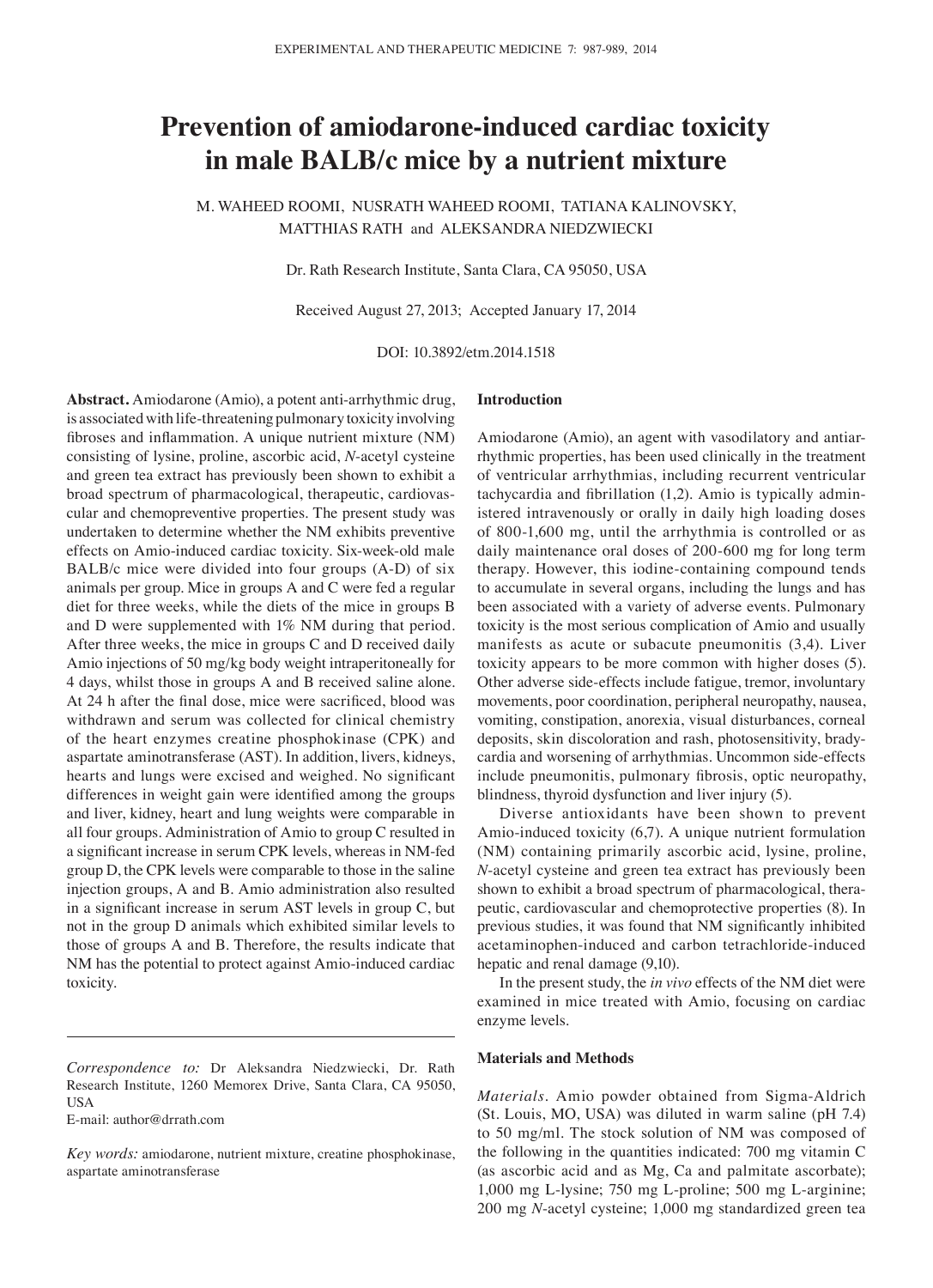extract (80% polyphenol); 30  $\mu$ g selenium; 2 mg copper; 1 mg manganese; and 50 mg quercetin.

*Animals.* Male BALB/c mice, free of murine viruses, bacteria and parasites, and ~6 weeks of age on arrival, were purchased from Simonsen Laboratories (Gilroy, CA, USA) and maintained in microisolator cages under pathogen-free conditions on a 12-h light/12‑h dark schedule for 1 week. All animals were cared for in accordance with the institutional guidelines for the care and use of experimental animals.

*Experimental design.* After one week of isolation, mice were divided into four groups (A‑D) of six animals per group. Mice in groups A and C were fed a regular Purina mouse chow diet (Laboratory Rodent Diet 5001 from Purina Mills, LLC, purchased from Newco Distributing Inc., Rancho Cucamonga, CA, USA) for three weeks, while mice in groups B and D were fed the regular mouse chow diet supplemented with  $1\%$  (w/w) NM during that period. During the study, the mice consumed, on average, 4 g of their respective diets per day. Thus, the supplemented mice received  $\sim$ 20 mg NM per day. After three weeks, the mice in groups C and D received daily Amio injections of 50 mg/kg body weight intraperitoneally for 4 days and those in groups A and B received saline alone. The respective diets were continued for these 4 days. At 24 h after the final dose, mice were sacrificed, blood was withdrawn, serum was collected for clinical chemistry and livers, kidneys, hearts and lungs were excised and weighed.

*Serum analyses.* Blood was collected and centrifuged at 13,000 x g for 5 min at 4˚C. The samples were stored at ‑80˚C until sent for analysis. Chemistry tests for serum creatine phosphokinase (CPK) and aspartate aminotransferase (AST) were run on a Hitachi 747 Chemistry Analyzer (Tokyo, Japan) with reagents from Boehringer Ingelheim (Ingelheim am Reine, Germany).

*Statistical analysis.* Results are expressed as mean ± SD for each group. Data was analyzed by independent sample t-tests. MedCalc Software (Mariakerke, Belgium) was used. P<0.05 was considered to indicate a statistically significant result.

## **Results**

*Body weights and food consumed.* No significant difference in weight gain was observed between the groups. The mean initial body weight of the mice was  $24.1 \pm 1.4$  g and the mean final weights were 26.2±0.7, 26.4±1.4, 27.6±2 and 26.7±1.9 g for groups A, B, C and D, respectively. The mean dietary intake for the supplemented groups was  $3.5\pm0.5$  g,  $83\%$  of the mean intake for the mice fed a control diet, which was 4.2 $\pm$ 0.5 g (P=0.002).

*Vital organ weights.* Liver, kidney, heart and lung weights were comparable in all four groups, as shown in Fig. 1.

*Serum CPK.* Administration of Amio to the control diet group resulted in a significant increase in the mean serum CPK level, whereas in the 1% NM-fed mice, the mean serum CPK following Amio administration was comparable to those in the



Figure 1. Effect of diet regimens and daily 50 mg/kg Amio treatment on the weight of vital organs in mice. Amio, amiodarone; NM, nutrient mixture.



Figure 2. Effect of dietary regimens and daily 50 mg/kg Amio administration on serum CPK levels in mice. Amio, amiodarone; CPK, creatine phosphokinase; NM, nutrient mixture.



Figure 3. Effect of dietary regimens and daily 50 mg/kg Amio treatment on serum AST levels in mice. Amio, amiodarone; AST, aspartate aminotransferase; NM, nutrient mixture.

saline injection groups. The serum CPK levels in the control and NM 1% groups (groups A and B) were 365±135 and 370±90 IU/l respectively. Treatment of the mice in group C with Amio resulted in a marked increase in the serum CPK level of 1,121% compared with that in group A and a mean CPK level of 4,090±1,560 IU/l. Supplementation with NM 1% prior to Amio administration, as performed with group D, resulted in a significantly reduced level of CPK. The mean CPK level of group D was 700±190 IU/l, a reduction of 83%, when compared with that in group  $C$  (P=0.001), as shown in Fig. 2.

*Serum AST.* Amio administration also resulted in a significant increase in the serum marker for AST in the mice fed with the control diet, but not in mice fed with NM 1%, which exhibited similar levels to those of the saline injection groups, as shown in Fig. 3. Mean serum AST concentrations for groups A and B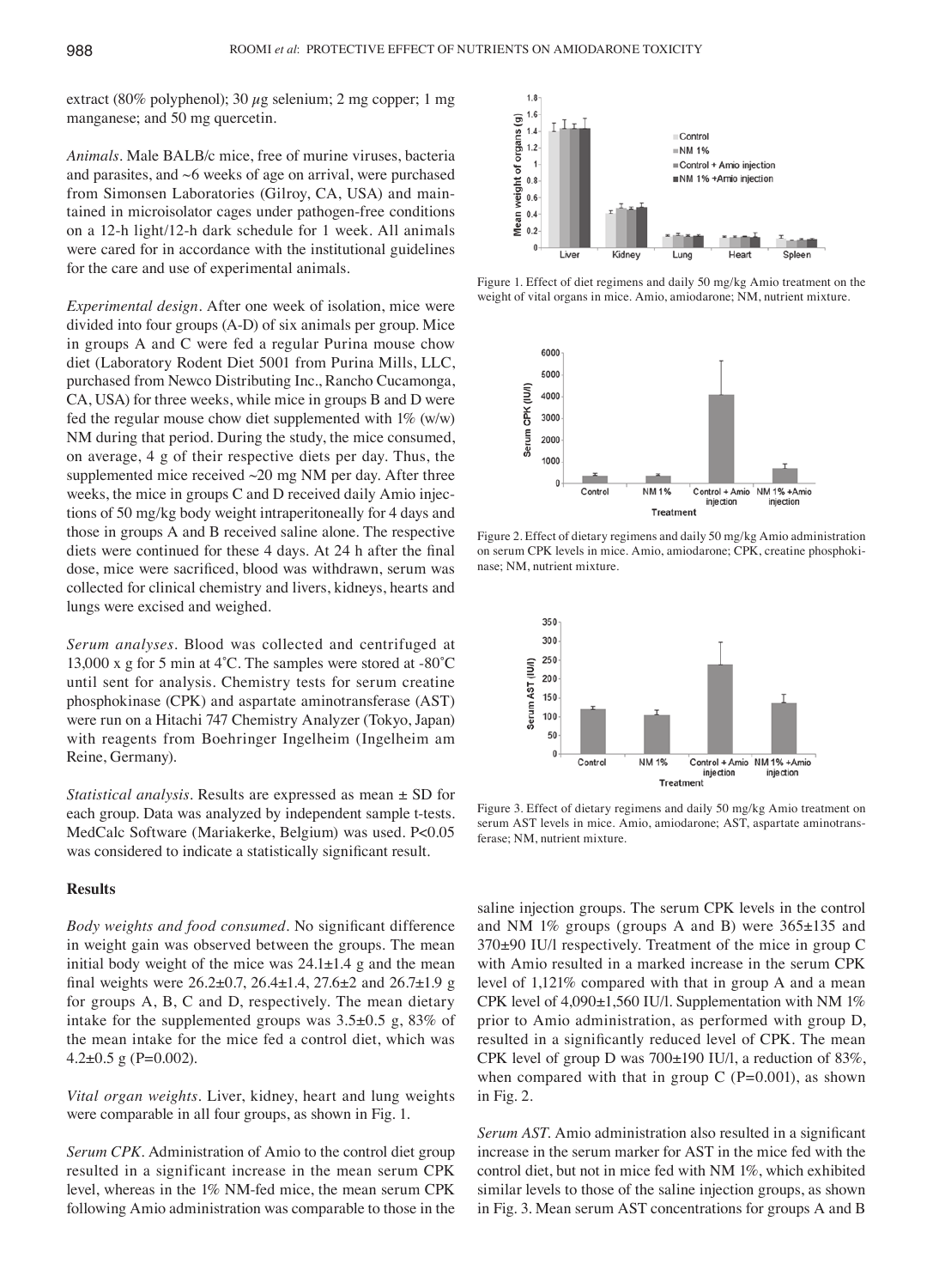were 120±8 and 105±12 IU/l, respectively. Group C exhibited a marked increase with levels of 238±60 IU/l, which was a 198% increase compared with that of the control. Group D demonstrated a significantly reduced level of AST at 136±23 IU/l, which was a reduction of 43%, when compared with the level in group C ( $P=0.003$ ).

## **Discussion**

The results of the present study demonstrate that pretreatment for three weeks with a diet supplemented with 1% NM reduced cardiac damage, as reflected in the enzyme levels of male BALB/c mice injected with daily toxic doses (50 mg/kg body weight) of Amio for four days. Amio treatment caused marked increases in cardiac serum CPK and AST levels in unsupplemented mice; however, supplementation with NM reversed the CPK and AST levels to near normal limits. The levels of CPK, an enzyme found in the heart, brain and skeletal muscles, increase with heart muscle damage; levels rise 4-8 h following an acute myocardial infarction, peaking at 16‑30 h and returning to baseline within 4 days (11,12). AST, an enzyme that is normally present in heart and liver cells, is released into the blood when the liver or heart is damaged. The amount of AST in the blood is directly associated with the extent of tissue damage (11).

A study of the role of free radicals in the toxicity of Amio by Verikei *et al* revealed that Amio generates free radicals, under *in vitro* and *in vivo* conditions, that may play a role in the pathogenesis of Amio toxicity, as well as in other well‑established mechanisms. The study also revealed that antioxidants may have a partial protective effect against Amio toxicity (13). Vitamin C has been shown to decrease Amio‑induced toxicity in rat thymocytes by restoring cellular glutathione content (7). The antioxidants vitamin C and *N*-acetyl cysteine were shown to protect mouse fibroblasts from Amio‑induced cytotoxicity (6). In a literature review, Harling *et al* found that vitamin C and E significantly decreased postoperative atrial fibrillation (14).

The NM tested in the present study was formulated based on the targeting of various physiological processes involved in a wide spectrum of pathological conditions at the cellular level. Based on our own studies and published data, it was hypothesized that metabolic effects are likely to result from the synergy of ascorbic acid, lysine, proline, green tea extract, arginine, *N*‑acetyl cysteine, quercetin, selenium, copper and manganese. Combining these micronutrients expands metabolic targets, maximizing biological impact with lower doses of components. A previous study of the comparative effects of NM, green tea extract and epigallocatechin gallate (EGCG) on the inhibition of MMP‑2 and MMP‑9 secretion in various cancer cell lines with varying MMP secretion patterns, revealed the superior potency of NM over green tea extract and EGCG at equivalent doses (15).

 In conclusion, the present study demonstrated that pretreatment for three weeks with a diet supplemented

with 1% NM reduced the cardiac damage in BALB/c mice caused by the administration of multiple toxic doses of Amio. Supplementation with dietary NM reduced the Amio-induced elevated cardiac enzymes in the mice. Although clinical studies are required, the results indicate the therapeutic potential of using NM adjunctively with Amio to protect against Amio‑induced heart damage.

## **Acknowledgements**

Cardiac enzyme analyses were provided by IDEXX Laboratories, Inc. (Westbrook, ME, USA). The research study was funded by the Dr. Rath Health Foundation (Santa Clara, CA, USA), a non‑profit organization. The abstract was presented at the 51st Annual Meeting of the Society of Toxicology, March 11-15, 2012 in San Francisco, CA and published as abstract no. 2413 in Toxicologist 126: 521, 2012.

#### **References**

- 1. Zimetbaum P: Amiodarone for atrial fibrillation. N Engl J Med 356: 935‑941, 2007.
- 2. Siddoway LA: Amiodarone: guidelines for use and monitoring. Am Fam Physician 68: 2189‑2196, 2003.
- 3. Ernawati DF, Stafford L and Hughes JD: Amiodarone ‑ induced pulmonary toxicity. Br J Clin Pharmacol 66: 82‑87, 2008.
- 4. Wolkove N and Baltzan M: Amiodarone pulmonary toxicity. Can Respir J 16: 43‑48, 2009.
- 5. LiverTox: Amiodarone. http://livertox.nih.gov/Amiodarone.html. Accessed August 7, 2013.
- 6. Durukan AB, Erdem B, Durukan E, Sevim H, Karaduman T, Gurbuz HA, Gurpinar A and Yorgancioglu C: May toxicity of amiodarone be prevented by antioxidants? A cell-culture study. J Cardiothorac Surg 7: 61, 2012.
- 7. Cekic S, Pavlovic D, Sarac M, Kamenov B, Dimic A and Pavlovic V: The effect of vitamin C on amiodarone-induced toxicity in rat thymocytes. Cent Eur J Med 6: 58‑63, 2011.
- 8. Niedzwiecki A, Roomi MW, Kalinovsky T and Rath M: Micronutrient synergy - a new tool in effective control of metastasis and other key mechanisms of cancer. Cancer Metastasis Rev 29: 529‑542, 2010.
- 9. Roomi MW, Kalinovsky T, Ivanov V, Rath M and Niedzwiecki A: A nutrient mixture prevents acetaminophen hepatic and renal toxicity in ICR mice. Hum Exp Toxicol 27: 223-230, 2008.
- 10. Roomi MW, Kalinovsky T, Roomi NW, Ivanov V, Rath M and Niedzwiecki A: A nutrient mixture suppresses carbon tetrachloride‑induced acute hepatic toxicity in ICR mice. Hum Exp Toxicol 27: 559‑566, 2008.
- 11. Moses S: Family Practice Notebook. Serum cardiac marker. http:// www.fpnotebook.com/cv/Lab/SrmCrdcMrkr.htm. Accessed August 7, 2013.
- 12. Medline Plus: Creatinine Phosphokinase test. http://www. nlm.nih.gov/medlineplus/ency/article/003503.htm. Accessed August 7, 2013
- 13. Vereckei A, Blazovics A, Gyorgy I, Feher E, Toth M, Szenasi G, Zsinka A, Foldiak G and Feher J: The role of free radicals in the pathogenesis of amiodarone toxicity. J Cardiovasc Electrophysiol 4: 161‑177, 1993.
- 14. Harling L, Rasoli S, Vecht JA, Ashrafian H, Kourliouros A and Athanasiou T: Do antioxidant vitamins have an anti-arrhythmic effect following cardiac surgery? A meta‑analysis of randomised controlled trials. Heart 97: 1636‑1642, 2011.
- 15. Roomi MW, Monterrey JC, Kalinovsky T, Rath M and Niedzwiecki A: Comparative effects of EGCG, green tea and a nutrient mixture on the patterns of MMP-2 and MMP-9 expression in cancer cell lines. Oncol Rep 24: 747‑757, 2010.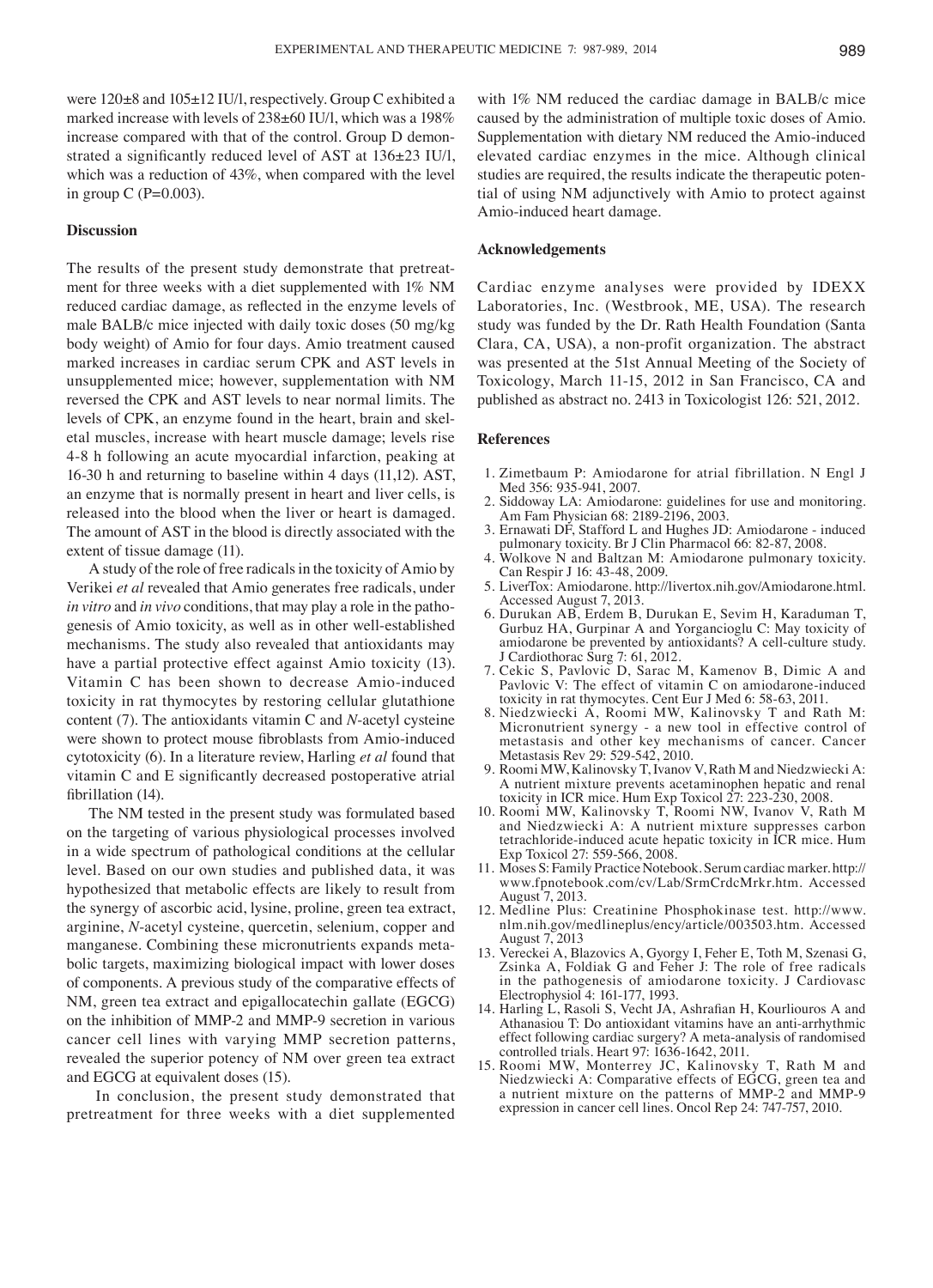# **Prevention of Adriamycin‑induced hepatic and renal toxicity in male BALB/c mice by a nutrient mixture**

M. WAHEED ROOMI, TATIANA KALINOVSKY, NUSRATH WAHEED ROOMI, MATTHIAS RATH and ALEKSANDRA NIEDZWIECKI

Dr. Rath Research Institute, Santa Clara, CA 95050, USA

Received September 24, 2013; Accepted February 4, 2014

DOI: 10.3892/etm.2014.1535

**Abstract.** Adriamycin (ADR), an antineoplastic antibiotic used in cancer therapy, is associated with toxicity to vital organs with long-term use. A nutrient mixture (NM) has previously been shown to exhibit a broad spectrum of therapeutic properties. The aim of the present study was to determine whether the NM is useful for preventing ADR-induced hepatic and nephric toxicity. Six-week-old male BALB/c mice were divided into four groups of six animals each. Groups A and C were fed a regular diet for three weeks and groups B and D were fed a diet supplemented with 1% NM. After three weeks, the mice in groups C and D received 20 mg/kg body weight ADR intraperitoneally, while those in groups A and B received saline alone. Animals were sacrificed after 24 h, blood samples were collected and serum was obtained for clinical chemistry. Organs were also excised and weighed. Administration of ADR to group C (control diet) resulted in a marked increase in hepatic alanine aminotransferase, aspartate aminotransferase and γ-glutamyl transferase levels and renal blood urea nitrogen, creatinine and uric acid serum markers. However, in group D (NM 1% diet), the serum markers were comparable with the levels of group A and B. Therefore, the results indicate that NM has the potential to protect against ADR-induced hepatic and nephric damage.

## **Introduction**

Adriamycin (ADR; doxorubicin hydrochloride), is an anthracycline antibiotic that is clinically used as an antineoplastic agent. The clinical efficacy of ADR, particularly for long-term treatment, is limited by the induction of hepatic and cardiac

E-mail: author@drrath.com

toxicities that are frequently lethal (1). Specific studies have proposed that ADR-induced toxicity is possibly mediated by oxidative damage to cellular components, including membrane lipids in the plasma membranes and mitochondria (2). When the concentration of generated reactive oxygen species exceeds the antioxidant capability of the cell, cellular oxidative damage occurs. Oxygen-derived free radicals and lipid peroxidation play a critical role in the pathogenesis of various liver diseases, including hepatic fibrosis (3,4). Doxorubicin has been shown to cause an imbalance between free oxygen radicals and antioxidant enzymes, resulting in tissue injury (5,6). Doxorubicin induces toxic effects on the liver by increasing the levels of superoxide dismutase, catalase and glutathione peroxidase enzymes in liver tissue (7,8). The modulation of these mediators has been indicated to prevent doxorubicin-induced toxicities in various organs (9).

Diverse antioxidants have been shown to prevent ADR-induced hepatotoxicity in rats (10,11). A unique nutrient formulation (NM), containing primarily ascorbic acid, lysine, proline, *N*-acetyl cysteine and green tea extract, has previously been shown to exhibit a broad spectrum of pharmacological, therapeutic, cardiovascular and chemoprotective properties(12). In previous studies, it was found that NM significantly inhibited acetaminophen- and carbon tetrachloride-induced hepatic and renal damage (13,14).

In the present study, the *in vivo* effects of the NM diet were examined in mice treated with ADR, focusing on renal and hepatic enzyme levels.

## **Materials and methods**

*Materials.* ADR powder, obtained from Sigma-Aldrich (St. Louis, MO, USA), was diluted in warm saline (pH 7.4) to 20 mg/ml. The stock solution of the NM was composed of the following in the quantities indicated: 700 mg vitamin C (as ascorbic acid and as Mg, Ca and palmitate ascorbate); 1,000 mg L-lysine; 750 mg L-proline; 500 mg L-arginine; 200 mg *N*-acetyl cysteine; 1,000 mg standardized green tea extract (80% polyphenol); 30  $\mu$ g selenium; 2 mg copper; 1 mg manganese; and 50 mg quercetin.

*Animals.* Male BALB/c mice free of murine viruses, bacteria and parasites and  $~6$  weeks of age on arrival, were purchased from Simonsen Laboratories (Gilroy, CA, USA). The mice

*Correspondence to:* Dr Aleksandra Niedzwiecki, Dr. Rath Research Institute, 1260 Memorex Drive, Santa Clara, CA 95050, **IISA** 

*Key words:* Adriamycin, nutrient mixture, hepatic toxicity, renal toxicity, BALB/c mice, blood urea nitrogen, uric acid, creatinine, alanine aminotransferase, aspartate aminotransferase, γ-glutamyl transferase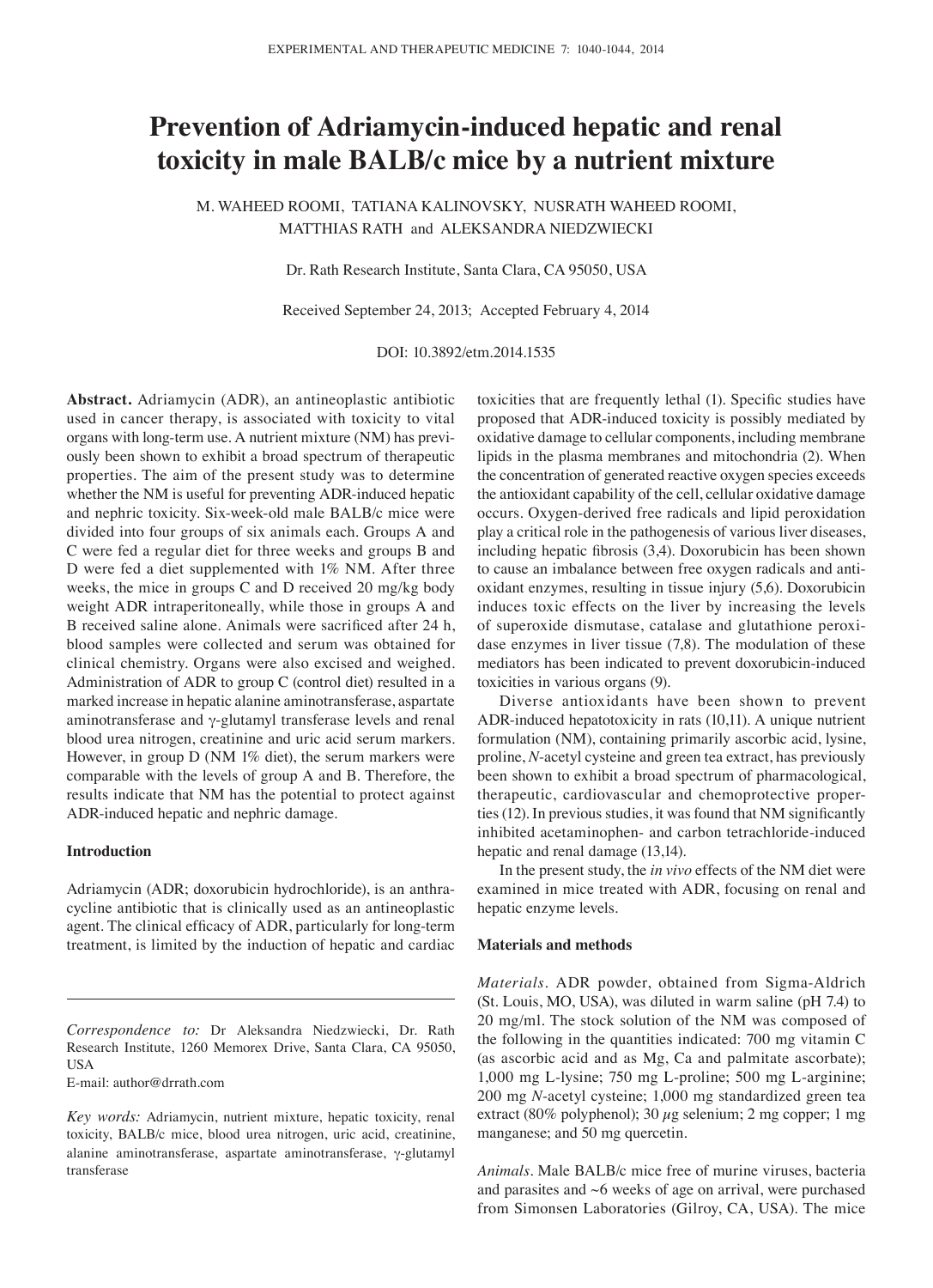were maintained in microisolator cages under pathogen-free conditions on a 12-h light/dark schedule for one week. Animals were cared for in accordance with the institutional guidelines for the care and use of experimental animals.

*Experimental design.* Following one week of isolation, mice were divided into four groups (A-D) with six animals per group. Mice in groups A and C were fed a regular Purina mouse chow diet (Laboratory Rodent Diet 5001 from Purina Mills, LLC, purchased from Newco Distributing Inc., Rancho Cucamonga, CA, USA) for three weeks, while those in groups B and D were fed a regular mouse chow diet supplemented with  $1\%$  (w/w) NM during that period. During the study, the mice consumed, on the average, 4 g of their respective diets per day. Thus, the supplemented mice received  $\sim$ 20 mg NM per day. After three weeks, the mice in groups C and D received a single injection of 20 mg ADR/kg intraperitoneally, while those in groups A and B received saline alone. After 24 h, mice were sacrificed, blood samples were obtained by cardiac puncture, serum was collected for clinical chemistry and livers, kidneys, hearts and lungs were excised and weighed.

*Statistical analysis.* Results are expressed as mean + SD for each group. Data was analyzed by independent sample t tests using MedCalc Software (Ostend, Belgium). P<0.05 was considered to indicate a statistically significant difference.

#### **Results**

#### *Renal toxicity.*

ADR-induced renal toxicity in BALB/c male mice was measured by renal serum enzyme levels. These changes were protected by the NM 1% diet.

*Mean serum blood urea nitrogen (BUN).* In the untreated BALB/c mice that were fed the supplemented NM 1% diet, the mean serum BUN level was 93% of that in the control diet mice. In the mice fed the control diet, the administration of ADR increased the serum BUN level by 157% of the values in the saline-treated controls (P=0.0001). Of the BALB/c mice injected with ADR, the mice fed the NM 1% diet showed a mean serum BUN level that was 42% (P<0.0001) of that in mice fed the control diet. Furthermore, mice injected with ADR and fed NM 1% showed a 43.6% (P<0.001) reduction in mean serum BUN level compared with that in the control mice not injected with ADR (Fig. 1).

*Mean serum uric acid.* In the mice fed the control diet, the administration of ADR increased the mean serum uric acid level by 207% (P<0.0001) of that in the saline-treated mice. Of the BALB/c mice injected with ADR, the mice fed the NM 1% diet showed a mean serum uric acid level that was 68.2%  $(P=0.02)$  of that in mice fed the control diet. Mice injected with ADR and fed NM 1% showed no significant difference in mean serum uric acid level compared with those in the mice not injected with ADR on the control or NM 1% diets (Fig. 2).

*Mean serum creatinine.* The mean serum creatinine level in untreated BALB/c mice fed the supplemented NM 1% diet was 56% (P<0.001) of that in control diet mice. In the mice fed the control diet, the administration of ADR increased the mean level of creatinine by  $111\%$  (P=0.03) of that in the saline-treated mice. Of the BALB/c mice injected with ADR,



Figure 1. Effect of ADR and the NM 1% diet on mean serum BUN levels in male BALB/c mice. ADR, Adriamycin; NM, nutrient mixture; BUN, blood urea nitrogen.



Figure 2. Effect of ADR and the NM 1% diet on mean serum uric acid levels in male BALB/c mice. ADR, Adriamycin; NM, nutrient mixture.



Figure 3. Effect of ADR and the NM 1% diet on mean serum creatinine levels in male BALB/c mice. ADR, Adriamycin; NM, nutrient mixture.

the mice fed the NM 1% diet showed a mean serum creatinine level that was 50% (P<0.0001) of that in mice fed the control diet. Furthermore, mice injected with ADR and fed NM 1% showed a 44.4% (P<0.0001) reduction in mean serum creatinine level compared with that in control diet mice not injected with ADR (Fig. 3).

#### *Hepatic toxicity.*

ADR-induced hepatic toxicity in BALB/c male mice was measured by hepatic serum enzyme levels. These changes were protected against by the NM 1% diet.

*Mean serum alanine aminotransferase (ALT).* Among the untreated BALB/c mice, mean serum ALT level decreased by 31% (P=0.004) following NM supplementation. In the mice fed the control diet, ADR treatment increased the ALT level by 3,718% (P<0.0001) of the level in the saline-treated control. Of the BALB/c mice injected with ADR, the mice fed the NM 1% diet showed a mean serum ALT level that was 7.9% (P<0.0001) of that in mice fed the control diet. Mice injected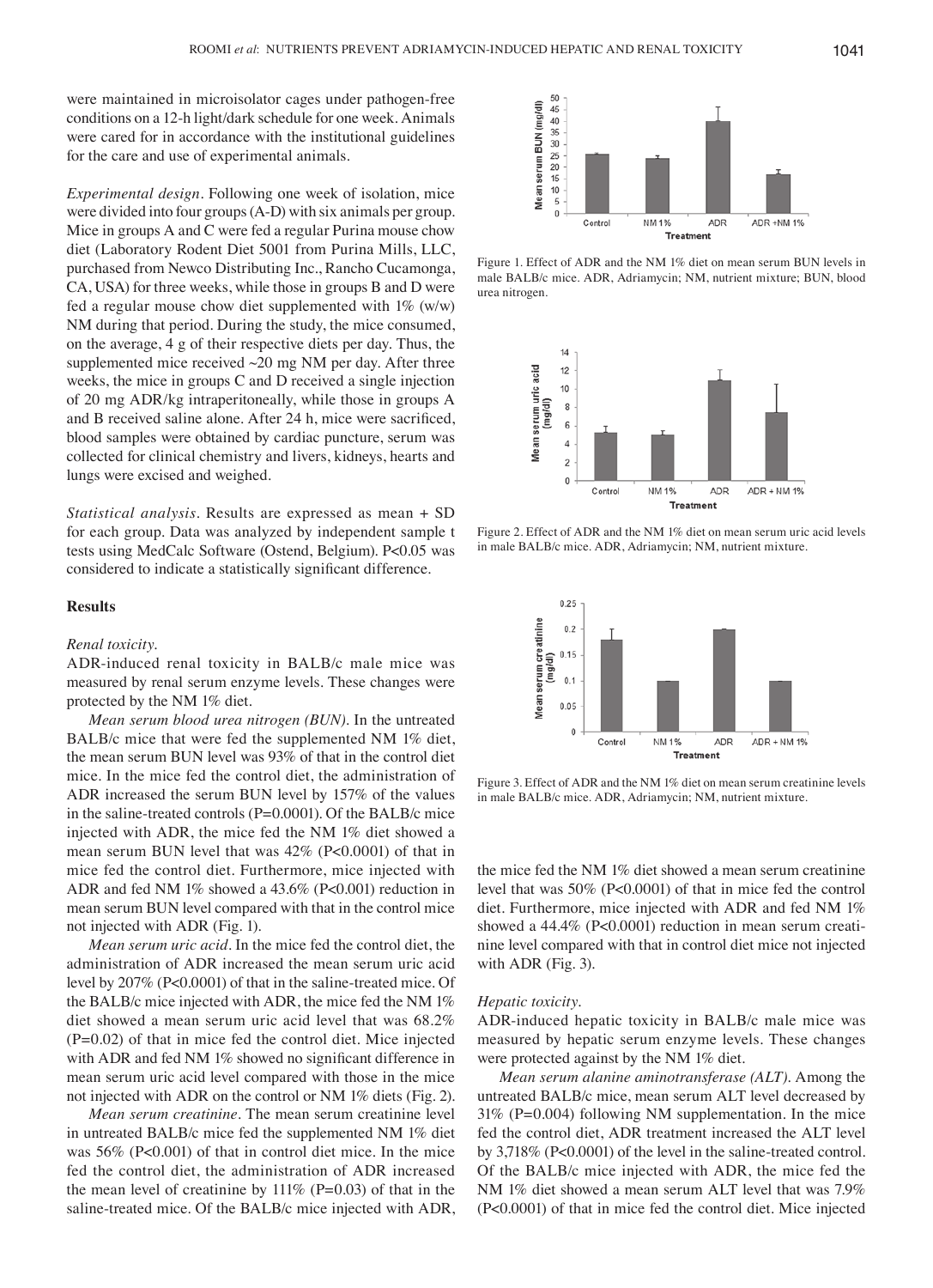| Organ  | Organ weight $(g)$ |                  |                      |                    |
|--------|--------------------|------------------|----------------------|--------------------|
|        | Control diet       | NM $1\%$ diet    | $ADR + control$ diet | $ADR + NM$ 1% diet |
| Liver  | $1.4 \pm 0.10$     | $1.43 \pm 0.11$  | $1.21 \pm 0.14$      | $1.18 \pm 0.05$    |
| Kidney | $0.41 \pm 0.04$    | $0.47 \pm 0.05$  | $0.37 \pm 0.07$      | $0.41 \pm 0.03$    |
| Lung   | $0.14 \pm 0.02$    | $0.15 \pm 0.22$  | $0.14 \pm 0.01$      | $0.14 \pm 0.02$    |
| Heart  | $0.12 \pm 0.15$    | $0.13 \pm 0.01$  | $0.10 \pm 0.01$      | $0.12 \pm 0.01$    |
| Spleen | $0.11 \pm 0.04$    | $0.09 \pm 0.004$ | $0.06 \pm 0.04$      | $0.06 \pm 0.01$    |

Table I. Effect of ADR and the NM 1% diet on the mean weight of vital organs in BALB/c mice.

ADR, Adriamycin; NM, nutrient mixture.



Figure 4. Effect of ADR and the NM 1% diet on mean serum ALT levels in male BALB/c mice. ADR, Adriamycin; NM, nutrient mixture; ALT, alanine aminotransferase.



Figure 5. Effect of ADR and the NM 1% diet on mean serum AST levels in male BALB/c mice. ADR, Adriamycin; NM, nutrient mixture; AST, aspartate aminotransferase.

with ADR and fed NM 1% showed a mean serum ALT level that was 292% (P<0.001) of that shown by control mice not injected with ADR (Fig. 4).

*Mean serum aspartate aminotransferase (AST).* Among the untreated BALB/c mice, the mean serum AST level decreased by 12% (P=0.03) with NM supplementation. In the mice fed the control diet, the administration of ADR increased the mean serum AST level by 1,334% (P<0.0001) of the value in the saline-treated controls. Of the BALB/c mice injected with ADR, the mice fed the NM 1% diet showed a mean serum ALT level that was 12% (P<0.0001) of that in mice fed the control diet. Mice injected with ADR and fed NM 1% showed a mean serum AST level that was 163% (P<0.0001) of that shown by control mice not injected with ADR (Fig. 5).



Figure 6. Effect of ADR and the NM 1% diet on mean serum  $\gamma$ -GT levels in male BALB/c mice. ADR, Adriamycin; NM, nutrient mixture; γ-GT, γ‑glutamyltransferase.

*Mean serum γ‑glutamyl transferase (γ‑GT).* In the mice fed the control diet, the mean serum γ-GT level increased by  $180\%$  $(P=0.001)$  of the value in the saline-treated controls. Of the BALB/c mice injected with ADR, the mice fed the NM 1% diet showed a mean serum  $\gamma$ -GT level that was 34.7% (P<0.0001) of that in mice fed the control diet. Mice injected with ADR and fed NM 1% showed a mean serum  $\gamma$ -GT level that was 62.5% (P=0.0005) of that shown by control mice not injected with ADR. No significant difference was identified between the γ‑GT levels of untreated mice in the two diet groups (Fig. 6).

*Vital organ weights.* ADR injection into BALB/c mice did not have a significant effect on the weights of vital organs, as shown in Table I.

*Final body weights of mice.* ADR injection into BALB/c mice reduced the mean final weight of the mice fed the control diet by  $14.5\%$  (P=0.0001) and the mice fed the NM 1% diet by 5% (P=0.04). In the mice not treated with ADR, the mean final weights of the control diet and NM 1% diet mice did not significantly differ. The mean initial weight of all the mice was  $24.1 \pm 1.4$  g, whereas the mean final weights for the untreated groups were  $26.2\pm0.7$  g for control diet mice and  $26.4\pm1.4$  g for the NM 1% diet mice. For the ADR-treated groups, the mean final weights were 22.4±1.2 g for control diet mice and 24.9±1.2 g for NM 1% diet mice (data not shown).

*Dietary intake.* The mean dietary consumption by the mice in the two groups of mice fed the NM  $1\%$  diet (3.5 $\pm$ 0.5 g) was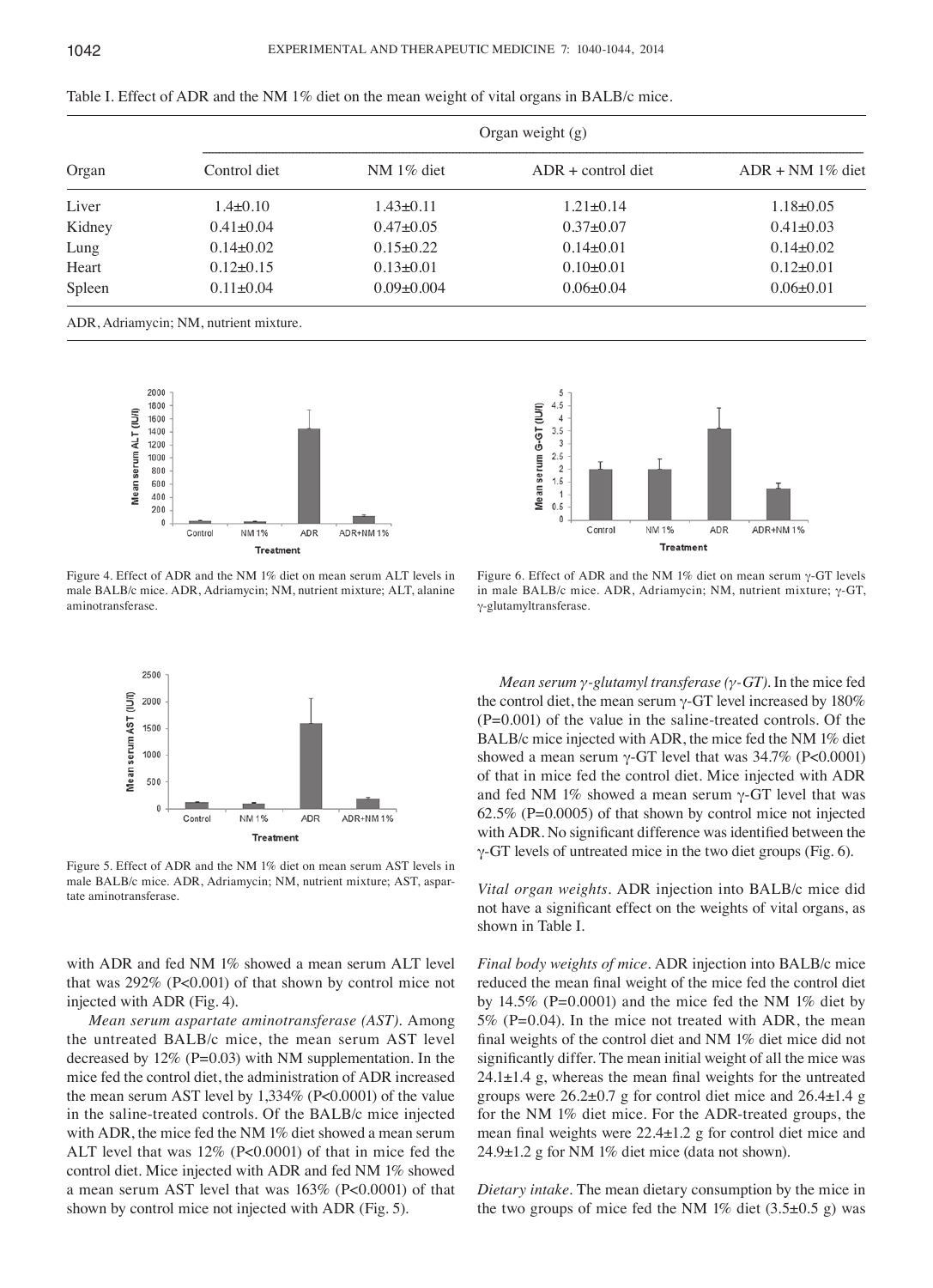83.3% (P=0.036) of that consumed by the mice in the control diet groups  $(4.2\pm0.5 \text{ g})$  (data not shown).

## **Discussion**

The results of the present study demonstrate that pretreatment for three weeks with a diet supplemented with NM 1% reduced hepatic and renal damage in male BALB/c mice injected with a toxic dose (20 mg/kg body weight) of ADR. ADR treatment caused marked increases in the levels of hepatic serum markers, AST, ALT and  $\gamma$ -GT, in non-supplemented mice. Supplementation with NM retained the AST, ALT and γ-GT levels at normal levels. Elevated ALT and AST levels reflect hepatocellular inflammation, damage and necrosis, as additional AST and ALT are released into the bloodstream when a body tissue or organ, including the heart or liver, is diseased or damaged. The amount of AST in the blood is directly associated with the extent of tissue damage. Increased levels of γ-GT are associated with early liver cell damage or cholestatic disease. These elevated levels of serum indices for hepatocellular damage have been previously reported in a doxycycline-induced hepatoxicity model (15).

The ADR-treated mice also showed significantly increased levels of renal markers, including creatinine, uric acid and BUN. NM 1% dietary supplementation attenuated the increases in renal serum marker levels, to provide almost normal levels. The BUN/creatinine ratio is useful for the differential diagnosis of acute or chronic renal disease. Reduced renal perfusion, congestive heart failure or recent onset of urinary tract obstruction is likely to result in an increase in the BUN/creatinine ratio. The BUN/creatinine ratio for the untreated control BALB/c mice was 142, whereas when the mice were treated with ADR, the ratio increased to 200. NM 1% dietary pretreatment in BALB/c mice injected with ADR reduced the mean BUN/creatinine ratio to 170, a reduction of 15% compared with that observed in mice receiving the control diet prior to ADR administration.

Various antioxidants have been shown to prevent ADR-induced toxicity *in vivo*. A previous review by Grandados-Principal *et al* provided new evidence for the chemoprevention of doxorubicin toxicity using natural antioxidants, including vitamin E, vitamin C, coenzyme Q, carotenoids, vitamin A, flavonoids, polyphenol, resveratrol, antioxidants from virgin olive oil and selenium. The study offered new insights into the molecular mechanisms of doxorubicin toxicity with respect to DNA damage, free radicals and other parameters (16). The NM tested was formulated based on targeting various physiological processes involved in a wide spectrum of pathological conditions at the cellular level.

The antioxidant, vitamin C, was shown to protect against doxorubicin-induced cardiotoxicity and prolong the lives of mice and guinea pigs without interfering with the anticancer function of the drug (17). An additional component of the NM that is important for protecting the liver against toxicity is *N*-acetyl cysteine. This is used as an antidote for acetaminophen toxicity, as it increases glutathione stores, providing a glutathione substitute and directly conjugates with N-acetyl*p*-benzoquinoneimine (NAPQI), a toxic metabolic by-product. *N*-Acetyl cysteine has been shown to protect animals from the cardiotoxicity of doxorubicin (18).

Green tea polyphenols have also shown protective effects against the administration of toxic chemicals. Pretreatment with epigallocatechin gallate (EGCG) led to a dose-dependent reduction of all the histological and biochemical variables of liver injury observed in carbon tetrachloride-treated mice (19). Green tea polyphenols reduced the severity of liver injury with lower concentrations of lipid peroxidation and proinflammatory nitric oxide generated mediators. Hasegawa *et al* reported that pretreatment of male rats with green tea as drinking water provided effective protection against the induction of hepatic degenerative changes by the carcinogen 2-nitropropane (20). Patil *et al* observed that green tea extract protected rats from doxorubicin-induced electrocardiographic changes and changes in biochemical markers, including lactate dehydrogenase, creatine kinase and glutamic oxaloacetate transaminase in serum, as well as superoxide dismutase, catalase and reduced glutathione, membrane bound enzymes and decreased lipid peroxidation in heart tissue (21).

Based on previously published studies, we hypothesize that metabolic effects are likely to result from the synergy of ascorbic acid, lysine, proline, green tea extract, arginine, *N*-acetyl cysteine, quercetin, selenium, copper and manganese. Combining these micronutrients expands metabolic targets, maximizing biological impact with lower doses of components. A previous study of the comparative effects of NM, green tea extract and EGCG on the inhibition of MMP-2 and MMP-9 secretion in various cancer cell lines with varying MMP secretion patterns, revealed the superior potency of NM over green tea extract and EGCG at equivalent doses (22).

In conclusion, the present study demonstrated that pretreatment with a diet supplemented with 1% NM for three weeks reduced hepatic and renal damage in BALB/c mice following the administration of a toxic dose of ADR. Supplementation with dietary NM reduced the ADR-induced elevated hepatic and renal serum markers in mice. Although clinical studies are required, the results obtained indicate the therapeutic potential of using NM adjunctively with ADR to protect against ADR-induced liver and kidney damage.

### **Acknowledgements**

Liver and kidney enzyme analyses were provided by IDEXX Laboratories, Inc. (Westbrook, ME, USA). The study was funded by the Dr. Rath Health Foundation (Santa Clara, CA, USA), a non‑profit organization.

#### **References**

- 1. Saad SY, Najjar TA and Al-Rikabi AC: The preventive role of deferoxamine against acute doxorubicin-induced cardiac, renal and hepatic toxicity in rats. Pharmacol Res 43: 211‑218, 2001.
- 2. DeGraff W, Hahn SM, Mitchell JB and Krishna MC: Free radical modes of cytotoxicity of adriamycin and streptonigrin. Biochem Pharmacol 48: 1427‑1435, 1994.
- 3. Poli G: Pathogenesis of liver fibrosis: role of oxidative stress. Mol Aspects Med 21: 49-98, 2000.
- 4. Loguercio C and Federico A: Oxidative stress in viral and alcoholic hepatitis. Free Radic Biol Med 34: 1‑10, 2003.
- 5. Chen Y, Jungsuwadee P, Vore M, Butterfield DA and St Clair DK: Collateral damage in cancer chemotherapy: oxidative stress in nontargeted tissues. Mol Interv 7: 147-156, 2007.
- 6. Essick EE and Sam F: Oxidative stress and autophagy in cardiac disease, neurological disorders, aging and cancer. Oxid Med Cell Longev 3: 168‑177, 2010.